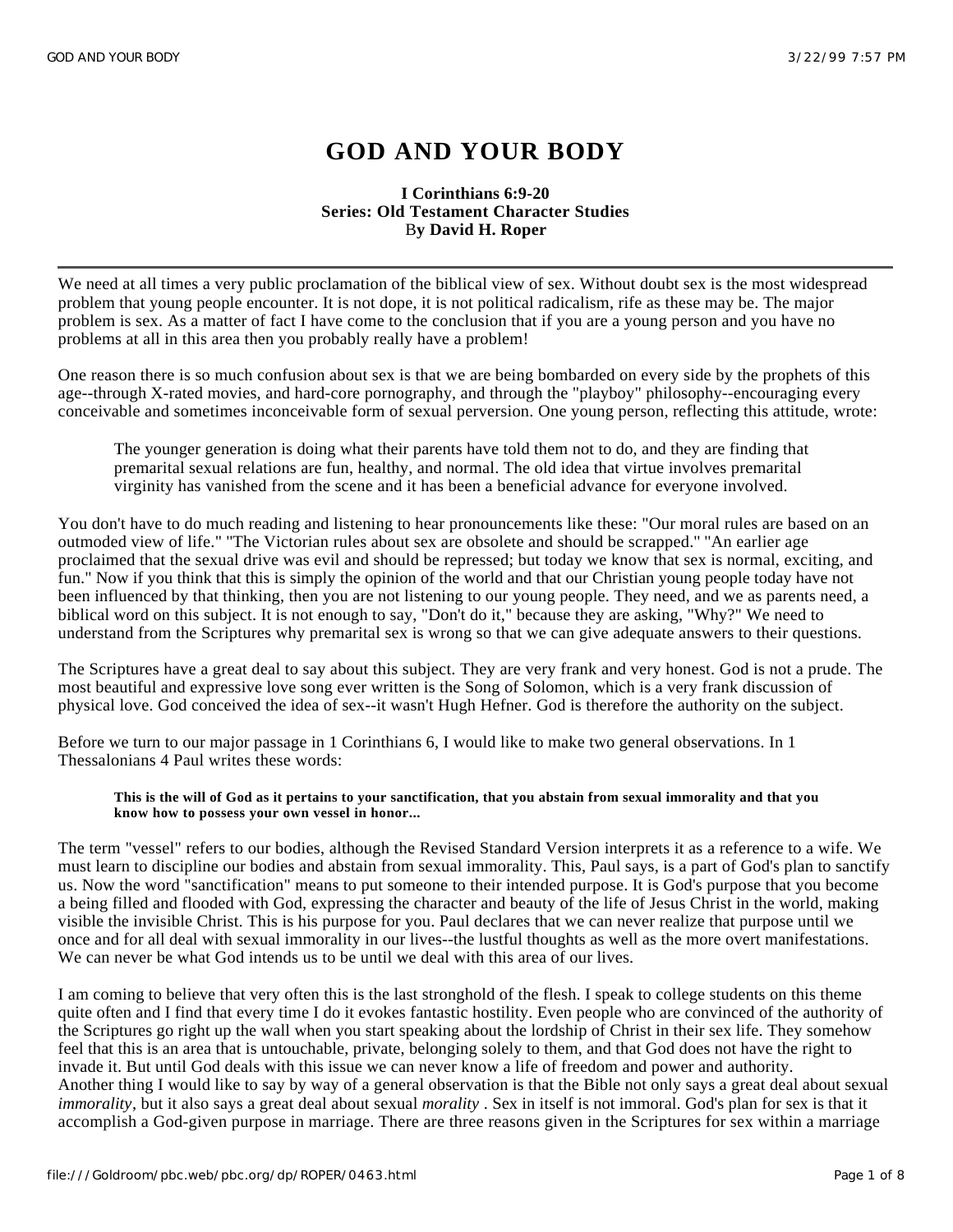thought.

First of all, God has given sex to us for the purpose of procreation. It is the means by which we enter into a creative act with God and produce a life. Those of us who have had that experience know what a great thing it is. And it is proper, God says, only within the context of marriage. I don't know of anyone who seriously advocates bringing children into the world apart from a marriage relationship and the security that a home can provide.

Secondly, sex is illustrative. It is intended to be an illustration of the relationship between Christ and his church. Paul says so in Ephesians 5. ''The two shall become one. This is a great mystery, but I believe,'' Paul says, ''this refers to Christ and his church." Sex is intended to be an illustration of the union of two spirits; the Spirit of Jesus Christ and the spirit of man. And again, this illustration is meaningful only within the context of marriage. It is not Christ and his *lover*; it is Christ and his *bride* we illustrate.

Thirdly, sex is designed to be unitive. It is the means by which two become one. It is expressive of the deep personal love that we have for one another, and within marriage it is a beautiful expression of that love. Outside of marriage it is not unitive. It tends to cause preoccupation with the physical part of the relationship and to disintegrate and destroy the relationship that is there. You cannot avoid the fact that the Scriptures teach that sex is right and proper and holy, but only within the confines of a marriage relationship. You may rebel against that restriction, but you cannot deny the fact that it is what the Word of God teaches. And as Christians we have to place ourselves under the authority of Jesus' words.

Now while you turn with me to 1 Corinthians 6, I will give you some background to this passage. Corinth was a city very much like San Francisco and the Bay Area. It was a seaport, the major metropolitan area of the Roman province of Achaia. It was a very heavily populated, cosmopolitan city and was very sophisticated. The most imposing building in Corinth was the temple dedicated to Venus, the Roman goddess of love, the counterpart to the Greek goddess Aphrodite. There were about a thousand temple prostitutes serving this temple. The people in Corinth worshipped sex; every type of illicit sexual relationship took place there. And it was known for kinky sex. In fact, the Greeks coined a word to describe anyone who was given over to sexual excess: he was "corinthianized.''

The problem was that the thinking of the city had pervaded the church. The church is supposed to challenge and correct the world but just the reverse had taken place and all sorts of sexual problems had entered the church. It became necessary for Paul to write this letter to call their attention to the fact that they were condoning what God condemns. Verse 9:

#### **Do you not know that the unrighteous shall not inherit the kingdom of God? Do not be deceived...**

**=** That is a good word, because today we are being deceived by so-called prophets, both within the church and outside it. Men like Bishop John Robinson, Harvey Cox, Hugh Hefner, and others are saying that the biblical view of sex is antiquated, that there is a new morality today. But they are deceivers, and the end product of their words is the destruction of young men and young women through the loss of their manhood and womanhood. Paul says, "Don't be deceived. Listen to what God has to say, not to what the prophets of this age are saying, because God loves you and wants to spare you. He is not a divine wet blanket, doggedly determined to deprive you of joy and to make your life miserable. Don't be deceived. God loves you enough to tell you the truth about this area of your life,''

**..neither fornicators, nor idolaters** [because idolatry and sex were very closely linked in Corinth]**, nor adulterers, nor effeminate** [the Greek word means "soft,'' and refers to boys and young men who allowed themselves to be used homosexually]**, nor homosexuals, nor thieves, nor covetous, nor drunkards, nor revilers, nor swindlers, shall inherit the kingdom of God.**

Paul's emphasis here is that a person of this stripe could not inherit the kingdom of *God*. The emphasis is very clear in the Greek. They may inherit the kingdom of men and as a matter of fact they were doing just that in Corinth. Nero, the emperor at this time, had recently married a boy. So this sort of activity was rampant throughout the empire. Paul says this type of man might inherit the world, but he will never inherit the kingdom of God.

Those are frightening words. Is he saying that Christians who fall into sins of this nature will be disinherited? No, he is not. There is always provision for forgiveness if we will judge the sin. Any Christian at any time can fall into any one of these sins. But no matter how badly we may have fallen if we judge the sin and turn to the Lord and claim his forgiveness we are cleansed.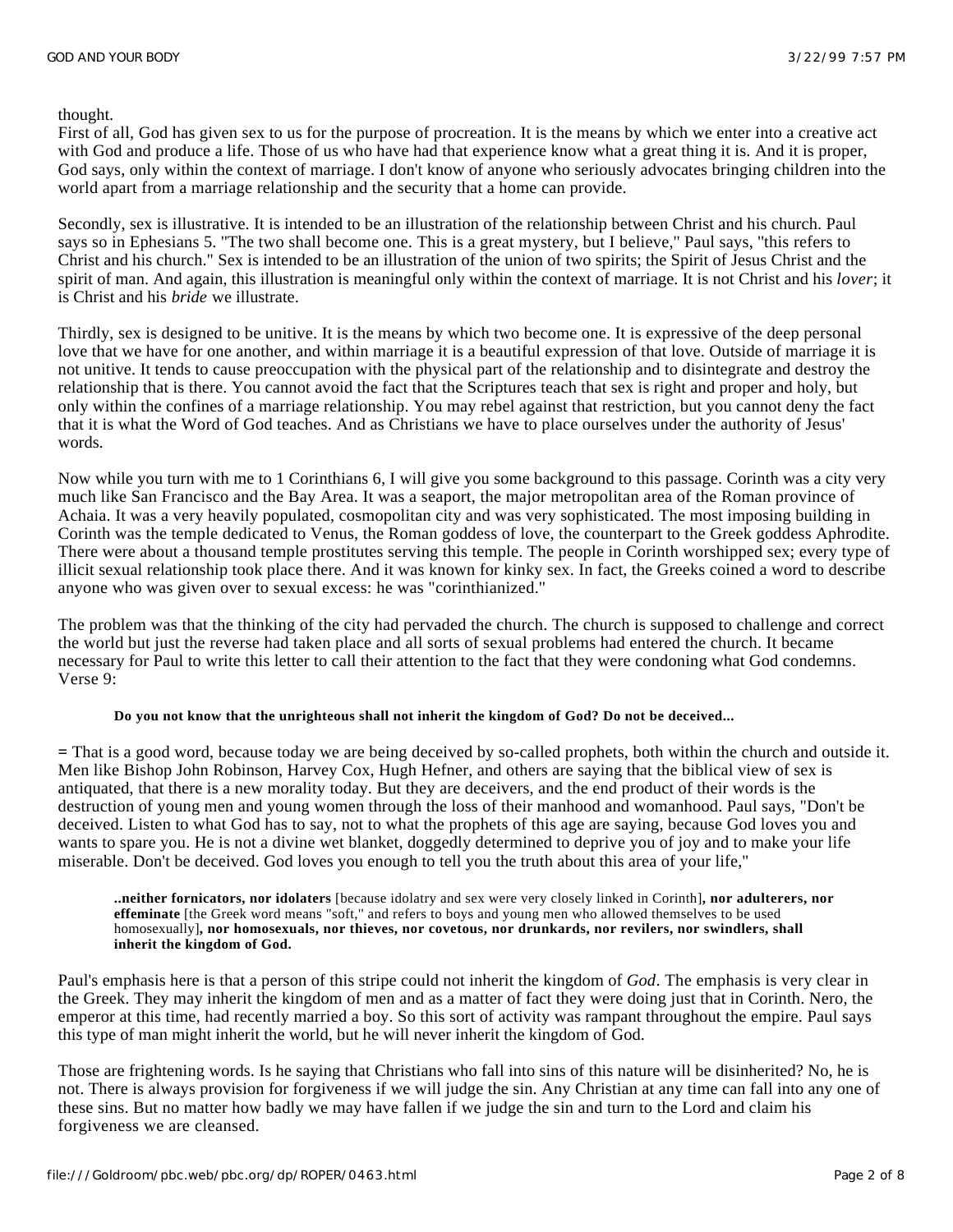Paul is referring to the person who can continue in rebellion without judging his sin and without any sense of remorse or need to repent. That type of person is not a member of God's family. He doesn't have God's life, because God's life will not allow him to live with unjudged sin. If we can act this way and condone the sin and justify it and defend it, that is an indication we don't belong to God's family. If we do belong to God's family our character will be different. Notice what Paul says next:

#### **And such were some of you. But you were washed, but you were sanctified, but you were justified in the name of the Lord Jesus Christ, and in the Spirit of our God.**

This is the way you used to act, but not any longer. You may fall into sexual sins, but that is not your character and you cannot live in them any longer. I will never forget the time about ten years ago when I first came to Peninsula Bible Church. Ray Stedman was preaching on this passage, and when he came to this verse he asked the congregation, "How many of you seated here this morning were characterized by these sins before you came to Jesus Christ?'' And all over the congregation people stood up. One young man who is now a pastor was there. At that time he wasn't a Christian. He looked around at all the people standing and said to himself, ''These are my kind of people!"

Many of us can respond to that. That was our character. We were like that, but we are different today. We are not like that anymore. We've been washed, we've been sanctified, we've been justified, we have Jesus Christ's righteousness, and his life. We cannot any longer defend the old life. We have to judge it and put it away if we are truly members of God's family.

Verse 12 is interesting:

#### **Many things are lawful for me, but not all things are helpful. Many things are lawful for me, but I will not be enslaved by anything.**

This was evidently a contemporary saying in Corinth: ''All things are lawful for me." Perhaps it should be put in quotation marks to set it off from the rest of the verse. Paul is quoting a philosophy current in Corinth which is very contemporary today. "All things are lawful for me," (i.e., "I'm the judge of what is right and what is wrong. There are no absolutes; there's nothing objective to govern my conduct; I can live as I please.") Now Paul says that there is a measure of truth in that philosophy. He doesn't contradict the statement entirely. All things *are* lawful for me. Everything that God has created is good. In another context, 1 Timothy 4, Paul writes,

**For everything created by God is good, and nothing is to be rejected if it is received with thanksgiving: for then it is sanctified** [i.e., put to its intended purpose by the word of God and prayer]**.**

Paul is saying that everything God has given to us is good. There is nothing basically evil. Satan doesn't create evil. He can't create anything. He takes the good things that God creates and distorts them and twists them. But everything that God creates is good. The problem is that we need to learn how to put it to its intended purpose. It is by prayer and the study of the word of God that we can do that. Sex is good, it is something that God created, but it has to be governed by certain guidelines. So Paul says, ''I will not do anything that is not profitable, that does not build me up, and move me on to maturity in Christ. And furthermore, even though a thing might be lawful for me, I am not going to allow anything to enslave me. I'll not be brought under the authority of anything, and that includes my sex life. I will allow Jesus Christ to govern that part of my life and to determine how it is to be used. I'll follow his directives in this regard."

Then Paul quotes another contemporary saying:

#### **Food is for the stomach and the stomach is for food; but God will do away with both of them. Yet the body is not for immorality, but for the Lord; and the Lord is for the body. Now God has not only raised the Lord but will also raise us up through his power.**

"Food is for the stomach and the stomach for food"--another contemporary saying in Corinth. They were saying that nature demands satisfaction. If you're hungry, you go buy a hamburger. That is a perfectly legitimate position. But you cannot infer from it that because you have a sexual drive you must immediately fulfill it. Because both food and the stomach are temporary, but the body is not. The body is not for immorality. God has a higher purpose for it. "The body is for the Lord, and the Lord is for the body.'' Just as a perfect body was created for Jesus Christ and became an instrument through which he displayed the character of the Father, so a body is given to us to be used not as a plaything, not as an object for self-gratification, but as an eternal instrument through which we can declare the glory of Jesus Christ.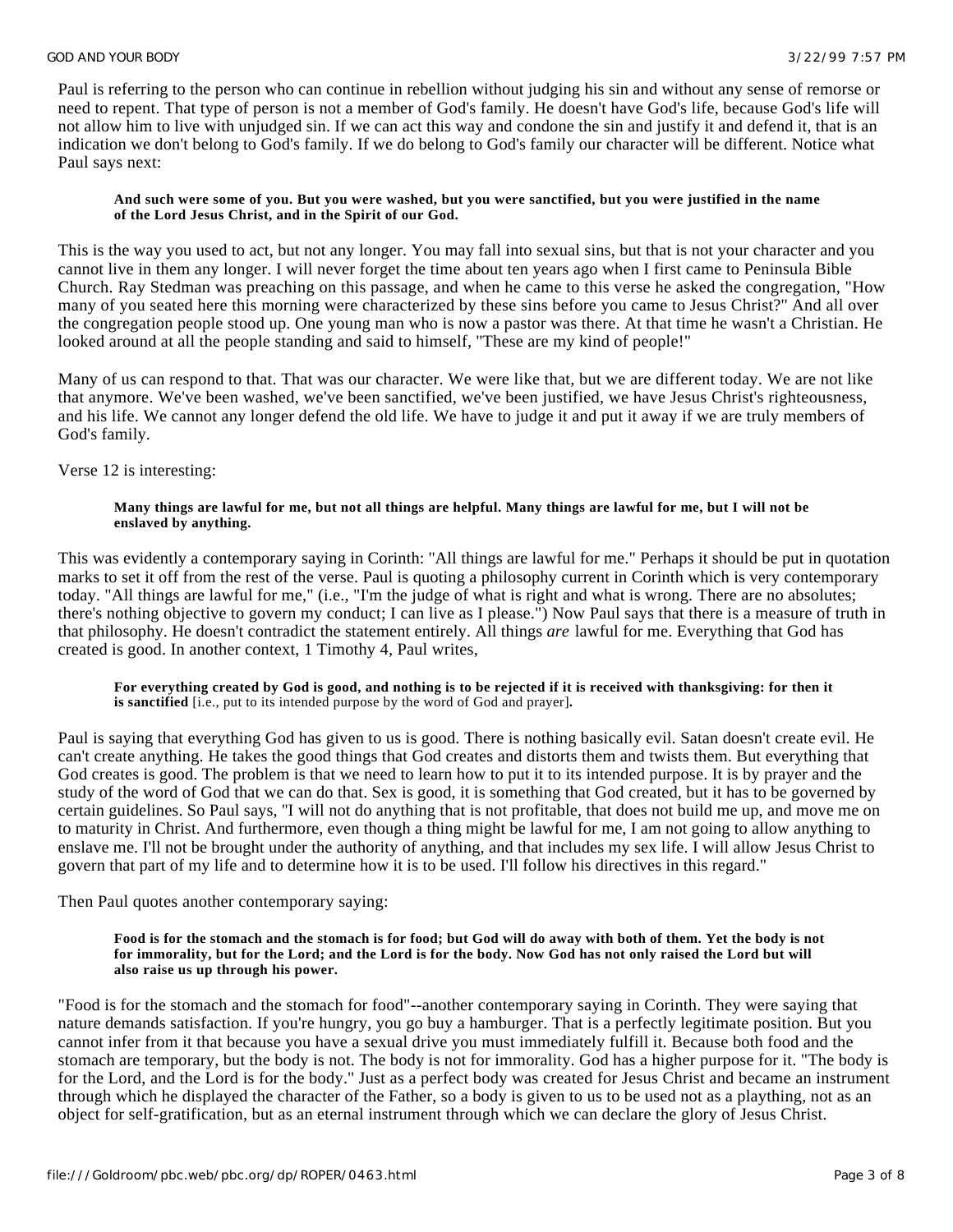The Greeks' concept of the body was that it was essentially evil. The soul was good, the body was evil. The body was the prisonhouse of the soul. This thinking led them into two extremes. They practiced either asceticism, buffeting and neglecting the body, or total licentiousness. They felt that since the body was of low esteem it could be used in any way without affecting the inner man.

But Paul declares that the truth is quite the contrary. He says, "No!" Christians are not 'antibodies'; we believe that the body is good. It is an instrument through which we can manifest the character of God. It is not a toy, not a plaything, not something we use simply to indulge ourselves; it is for the Lord. And not only now, but throughout all eternity. The same God who raised up Jesus and gave him his redeemed body is going to raise us up some day and throughout all eternity our bodies will be used to manifest the character of God."

"The body is not for immorality but for the Lord, and the Lord is for the body." This is the first of three statements that Paul makes in this passage about the uniqueness of the body. In verse 13 he says, "The body is for the Lord"; in verse 15 he says, "Your bodies are members of Christ"; and in verse 19, "Your body is a temple of the Holy Spirit." Now let's look at the second statement:

#### **Do you not know that your bodies are members of Christ? Shall I then take away the members of Christ and make them members of a harlot? May it never be! Or do you not know that the one who joins himself to a harlot is one body with her? For, He says, "The two will become one flesh" but the one who joins himself to the Lord is one spirit with him.**

Do you understand what he is saying? When we become Christians we are joined in spirit with Jesus Christ. He comes to live in the spirit of man. And because, Paul says, the body is so closely united with the spirit, whatever we do with our body implicates the Spirit of Jesus Christ who lives within us. The two cannot be separated. What you do with your body involves your Lord who lives in your spirit. So if you go to an X-rated movie you take your Lord along. Or if you are involved in an immoral sexual relationship Christ is implicated in it. Whatever you expose your body to, the Lord is exposed to. So Paul says, "May it never be that you take away the members of Christ and make them members of a harlot!"

Now let's look at the third purpose for the body:

### **Do you not know that your body is a temple of the Holy Spirit who is in you, whom you have from God, and that you are not your own? For you have been bought with a price; therefore glorify God in your body.**

God doesn't despise your body; quite the contrary. It is a holy thing. What's more, it is a temple for the Spirit of God. He has bought you out at the cost of his life. He has taken up residence in your life. Your body is no longer yours to use as you see fit; it is a temple for the Spirit of God. I do not believe that any young person or adult who grasps the majesty of that statement is going to be caught groveling around in the back seat of some car. I just don't believe it. Our bodies are the temple of the living God!

Now I purposely passed over verse 18 because I believe this is the key to the whole passage in terms of gaining victory in this area of our life. We are being flooded on every hand by stimuli and impulses to sexual immorality. Where is the way out?

#### **Flee immorality. Every other sin that a man commits is outside the body; but the immoral man sins against his own body.**

I must confess that although I have studied this passage many times I still do not fully understand verse 18. I take it by faith. Paul says that every other sin is outside the body: but sexual sins are uniquely sins against the body. I think it is because in sexual sin we prostitute our bodies by using them for a purpose other than that for which they were intended. So such sin defiles the body in a way that no other sins can. "Therefore," Paul says, "Flee immorality." Upon occasion that may actually mean physical flight, as it did in the case of Joseph who literally had to give the empty sleeve to Potipher's wife. But almost always, in our experience, it primarily involves mental flight. In Matthew 5:28-30 we see the Lord's helpful words in this regard:

You have heard that it was said, You shall not commit adultery; but I say to you that everyone who looks on a woman to lust for her has committed adultery with her already in his heart.

I must confess that then I first heard those words they devastated me because I realized that I was guilty of adultery. And yet I felt, "How unfair of the Lord to impose yet another restriction on our sexual behavior--that of the thought life, which is so difficult to control." But I don't think that is the Lord's intent at all. He is not imposing a heavier burden upon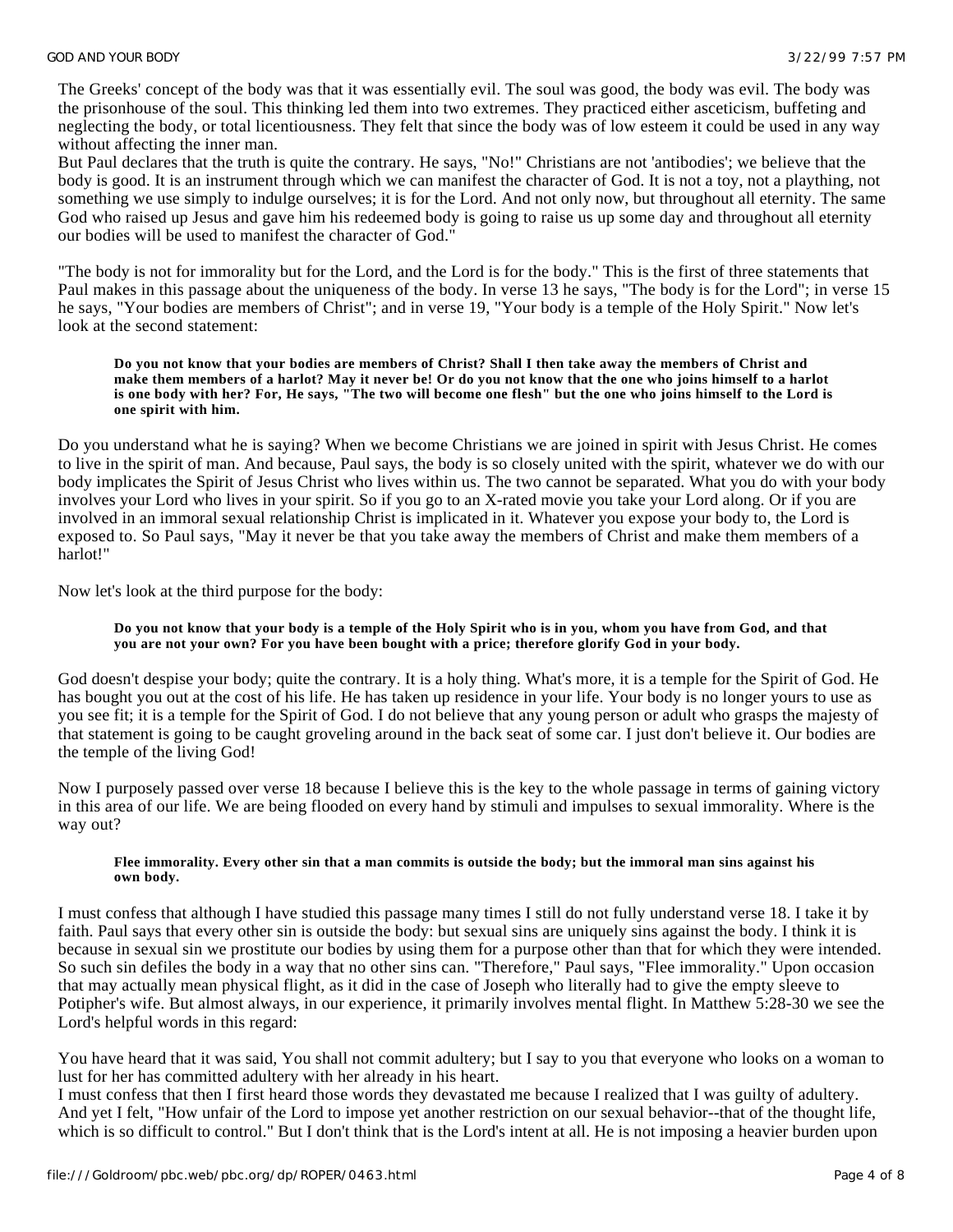us. He is saying that the secret to dealing with our actions is to deal with our thoughts. That is where sin begins--in the thought life. If you deal with sin in the realm of the thoughts the actions will take care of themselves.

Here is a concept that we ought to understand: thoughts become meditation or contemplation, and that in turn becomes determination to do the thing you're thinking about. Determination becomes action, which becomes memory, which triggers the thoughts again.

The only way to break that cycle is to put away the thought immediately. The thought itself is not sin. It is simply a temptation to sin. And if we will stop at that point, turn from it, lay hold of Jesus Christ and allow him to place that thought under his authority, he will eradicate that thought from our mind, and the actions will take care of themselves. That is where the battle is fought and won--in the realm of the thoughts. Jesus goes on to say,

#### **"If your right eye makes you stumble, tear it out and throw it from you; for it is better for you that one of the parts of your body perish than for your whole body to be thrown into hell. And if your right hand makes you stumble, cut it off and throw it from you; for it is better for you that one of the parts of your body perish than for your whole body to go into hell."**

Down through history there have been men who have taken these words literally, but I don't believe that is the Lord's intent at all. He is saying that we need to deal with the stimuli that cause us to think lustful thoughts. What are they? Well, they are inputs through the two senses of sight and touch--what you see, and what you put your hands on. Stimuli through these two senses adversely affect our thought life. Jesus said we have to deal very harshly with ourselves. If your eye offends you, pluck it out. If your hand offends you, cut it off.

You cannot tell me that you can read *Playboy* magazine and keep your mind pure. There is just no way! You cannot tell me that you can expose your mind to all the garbage that is available to us today and still be God's man in the world. You can't, and I can't either. Jesus is saying that if we are going to deal with these thoughts and are going to he God's men and God's women in the world today then we must deal with the inputs that stimulate the thoughts, however radical the procedure might be.

Now Paul says this final word:

## **You have been bought with a price. Therefore glorify God in your body.**

The Lord wants you to take your body and make it available to him to be his instrument in the world. He wants it to be a body that is pure and that expresses in every way the righteousness of Jesus Christ. That is his intent for you. Now, I know that there are many of you here who have patterns of failure in the past. You have tried and fallen, and tried and fallen again, but you want your life to be what God intends it to be.

I want to share with you an incident from the gospel. It is found in John 8 and I'm sure it is familiar to you. It is the story of the woman caught in adultery. I have a vivid imagination, and I can imagine what this scene must have been like. The Pharisees had caught this woman in the very act of adultery and, as is so often the case, the man escaped. They dragged this poor woman into Jesus' presence and you can imagine what she must have looked like and how she must have felt.

They said to Jesus, "We caught this woman in the very act of adultery. Moses said we should stone her [and they were right]; what do you say?" Jesus didn't say anything. He knelt in the dust and with his finger he wrote on the ground. We don't know what he wrote, perhaps the seventh commandment: ''Thou shall not commit adultery." Then he stood and looked at the people around him and said, "He who is without the sin [literally], let him cast the first stone." What sin? The sin of adultery. Oh, these men hadn't been guilty, perhaps, of the overt sin of adultery with this woman, but many, many times they had thought about it in their minds and they knew it. So his words pierced them like an arrow.

And John writes, "Beginning with the eldest down to the youngest, they went away." Finally Jesus was there alone with the woman and he said to her, "Where are they? Did no one condemn you?" She said, "No one, Lord" and he said, ''Neither do I condemn you." The only One who had the right to condemn her, the only Man who never entertained a lustful thought said, "Neither do I condemn you; go, and sin no more.'' And he set her free."

So may I say that if you are here this morning in the position of that woman caught in adultery, and if you are willing to say, "Lord,'' to Jesus Christ, he will set you free. And you can go with the promise that Jesus gave to this woman, "Go, and sin no more."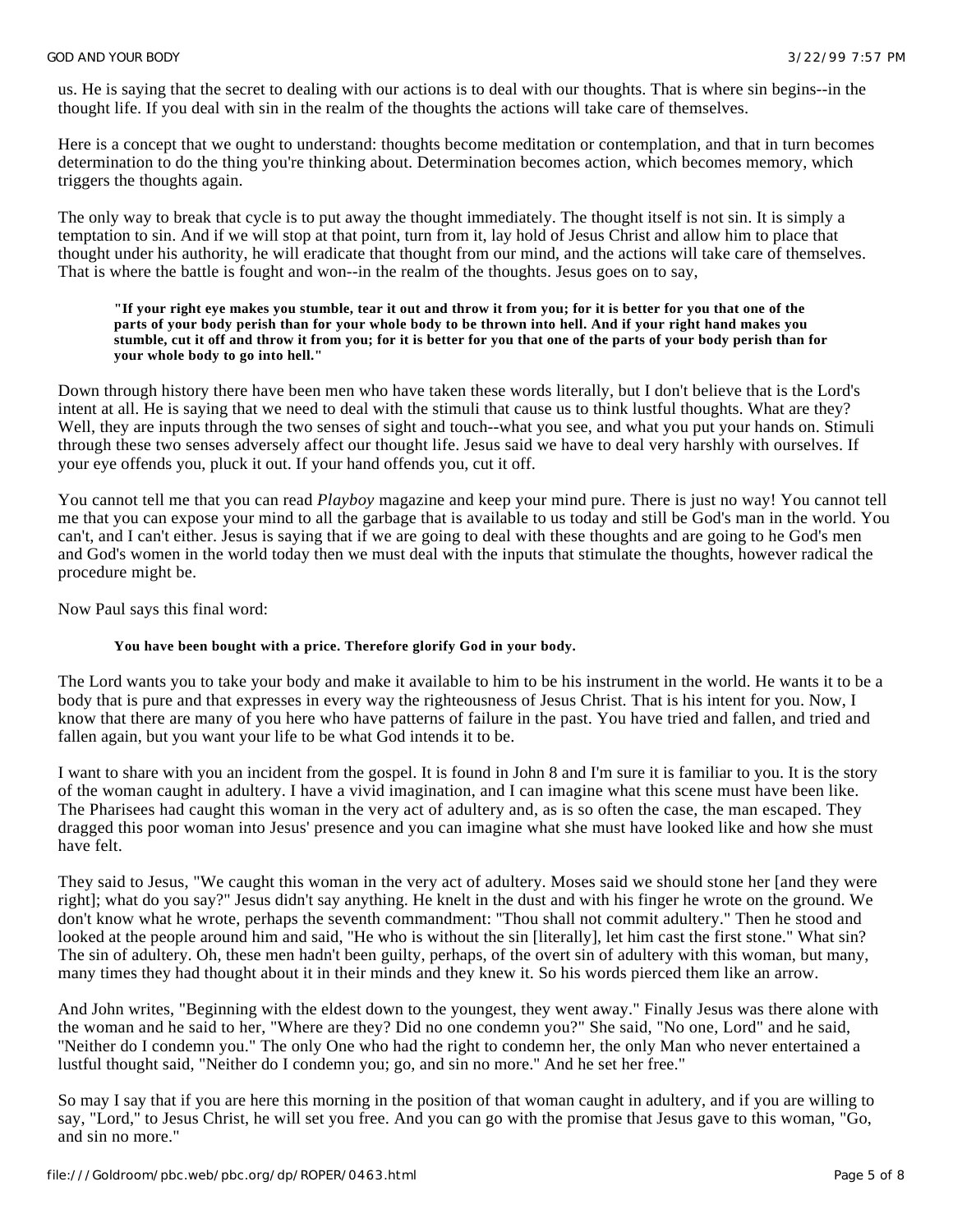How wonderful, Lord, that we have a gracious, forgiving God like you, who understands our hearts, who knows our weaknesses, and yet who is our strength. What a privilege to cast every care upon you, and to discover you to be the adequate One. We thank you, in Jesus' name, Amen.

## *ADDENDUM*

Students often ask me the question, "How far should we go?" by which they mean, ''What are the physical limits for expressing our affection for one another?'' While the Scriptures do forbid pre-marital and extra-marital sexual intercourse, they do not give definite guidelines in every area of sex. Therefore, I cannot be dogmatic, but I usually draw the following diagram for their consideration. I draw the lines where I do based upon my convictions. This is not a law that I would impose upon anyone, but solely a suggestion to help them establish their own limits based upon the principles of the Word of God.

## **LINE OF EROTIC ACTIVITY**

| <b>FDIFNDCHIP</b><br>,,,,,,, | <b>DR EDRIED</b><br>'NI<br>$\sim$ | <b>DDILOR</b><br>M<br>uľ    |
|------------------------------|-----------------------------------|-----------------------------|
| $\mathbf{H}$                 |                                   | $\sim$ $\sim$<br>-<br>◡<br> |

#### **Symbols**

 $h =$  holding hands  $e = b$ rief embrace

 $k = k$ iss

 $E =$  lengthy embrace

- K= protracted kiss
- $P =$  petting (fondling the sex organs)
- $SI =$  sexual intercourse

\* Note 1 Timothy 5:2. "Treat the younger women as sisters in all purity." How do you express your affection physically for your sister? What are the physical limits in that relationship?

There are other recurring arguments with regard to the biblical view of sex.

1. "But sexual exploration is necessary to determine compatibility." This statement is a cross between sheer speculation and wishful thinking. There is no evidence that premarital sexual experience makes for a happy marriage. In fact, if Kinsey's Report has validity at all, it indicates that the majority of divorced people had engaged in premarital sex.

2. "Everyone is doing it." What does that have to do with anything? That argument ought to fall by its own dead weight. Christ came into our lives to set us free from that sort of social pressure. Christians live their lives on the basis of biblical conviction, not social consensus.

3. "The availability of the pill makes possible premarital sex without fear of conception." But technological advances have nothing to do with moral absolutes. Are we free to murder because we have such advanced weapons?

4. "We are in love and already committed to one another. We need to demonstrate our love physically." But sex outside marriage does not cause a love relationship to deepen. In fact it tends to cause it to deteriorate. One tends to get preoccupied with physical love and neglect the deeper, personal, spiritual aspects of the love relationship. Abstinence is the dynamic that holds a couple together while they explore one another's personalities. (If you'll pardon the pun, abstinence makes the heart grow fonder!)

Will you also consider this fact? The above argument for premarital sexual experience is almost always advanced by the male member of the relationship. Woman intuitively know that sexual intercourse is a total act involving their body, soul, and Spirit. They give away something that is irretrievable. Where there is total giving with total commitment there is no loss. But outside marriage there will not be total commitment. Consequently, extra-marital sex inevitably creates terrible anxiety and insecurity in a woman.

5."But we have already made the step toward total commitment in our minds. We have exchanged vows. We feel we are married now. Why must we wait for a ceremonial and public proclamation before expressing our love sexually?''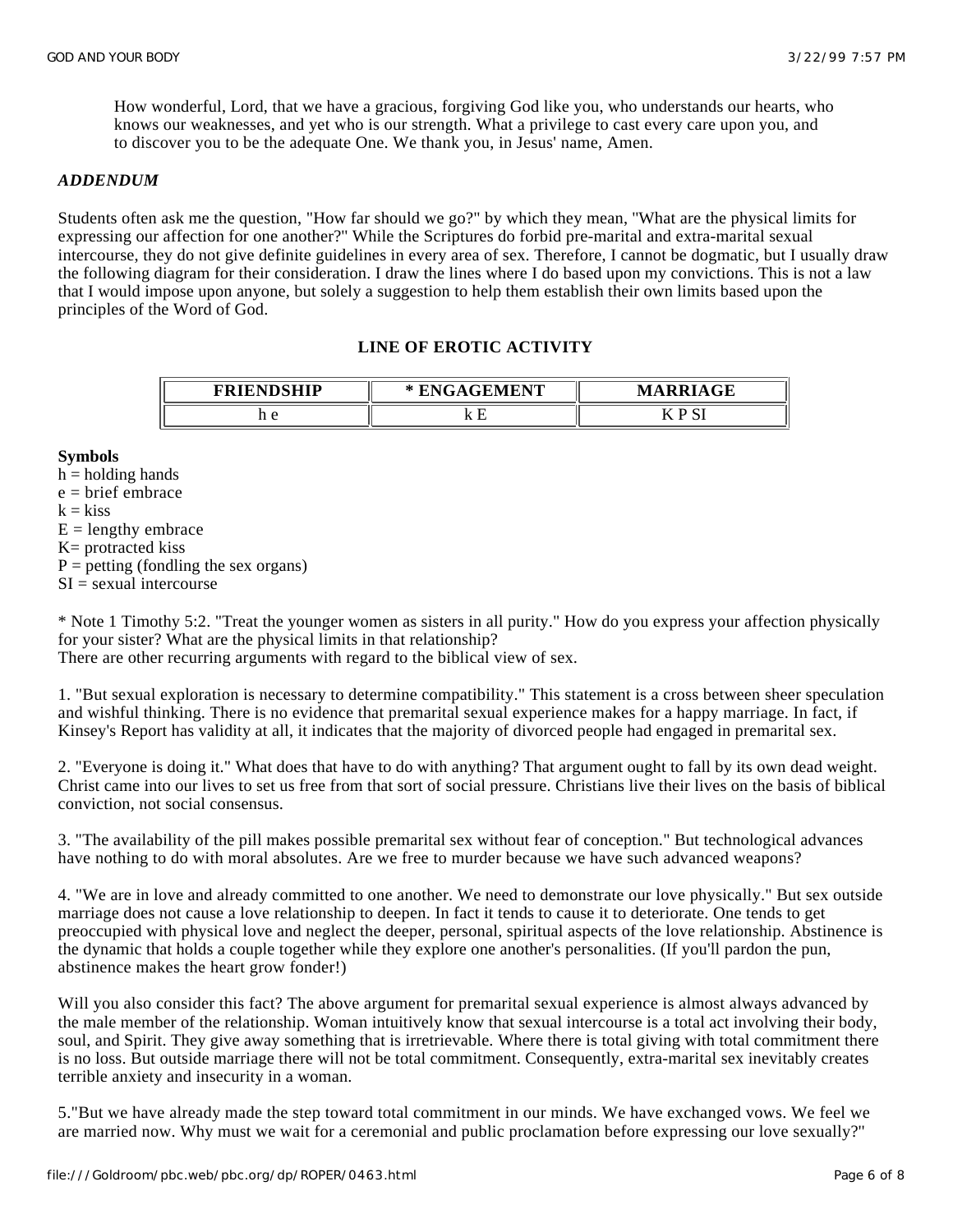Let me quote from a paper written by Jack Crabtree, a Stanford University student:

## PRE-CEREMONIAL SEX--Considerations:

1. The question is normally formulated so as to put the burden of proof on those who advocate restraint in the area of preceremonial sex, i.e., "Why shouldn't we go ahead and have sex before the wedding--we are going to be married and we love each other?" But the question which should be asked is, "Why should you have sex before the wedding?" I can think of only one answer which I consider a satisfactory answer to this question, namely, "Because I don't want to restrain myself any longer. I want to give in to my physical desires." Though this is a satisfactory answer to the question, it is hardly the proper attitude to take from the Christian perspective. "For this is the will of God, ...that each of you know how to take a wife for himself in holiness and honor, not in the passion of lust like heathen who do not know God.'' (1 Thessalonians 4:3-5 RSV) One must remember that as his love relationship with the girl (or the boy) has been developing, he has had to show restraint in order to discover the depths of her (or his) identity. Why should this restraint not last a little longer until the commitments have been finalized in a ceremony designed to reflect the holiness of the commitment and to bestow honor on the girl who is to be your wife?

2. The final expression of the commitment one lover has for the other is such a sacred thing and such a beautiful thing that it seems aesthetically to demand some kind of ceremony. It seems to demand a medium by which others can witness the beauty and the holiness of the final commitment. To say that this final commitment can come in the privacy of the lovers' minds as they sit at the doorstep of their bedroom is like saying that a song can be created but never be sung. It is true, one can create a song but never let others share in it by listening; but when this is so, the song loses all value except for the selfish enjoyment of the creator of the song. Similarly, the holy commitment to marriage can be 'created' without others ever sharing in the joy generated by the announcement of that commitment, but the finalized commitment loses all value when it is kept silently and selfishly between the lovers. So, since it seems only right that sex should come only after the finalizing of two people's commitment, and since a commitment of value can only be made final through a sharing with others of the expression of that commitment, then it would seem that for reasons of aesthetics one would want to wait until after some kind of ceremony (not necessarily traditional, since traditional ceremonies can be a real drag) before he entangled himself in sex with his partner.

3. For the reasons given above and because a ceremony is a public pronouncement, the ceremony carries with it a sense of finality to the relationship which nothing else could give. In a wedding ceremony the two are announcing to the world that they are going to commit their lives to one another (for better or for worse) from this time forward. Though this commitment itself is not perfected and made final until the initial sexual union itself (so I believe anyway), nevertheless, the public ceremony is the final irreversible expression of the intention to join in this kind of commitment. When two people precede this final expression of their intention toward commitment with sexual intercourse, then there is always the danger that doubt will be cast on their mutual trust. For example, the girl might think: "I was not yet formally and finally bound to him by a vow of commitment, and, therefore, I was no different in that respect than any other girl when we went to bed together. How can I know, then, that he reserves sex for our special relationship only?" It will be argued that if two people love one another they will trust each other completely so that there will be no danger of this mistrust; but even though this is true for the most part, it is a very unrealistic view of love and trust to think that it can never he shaken by circumstances. Love and trust must always entail a kind of anxiety and fear, a fear that we will not please the one we love. Trust must be earned moment by moment by our actions.

4. Since Christians are to be subject to the governing authorities (and since there is no problem in interpreting this as it applies to our present marriage laws), then Christians, insofar as laws indicate a legal course of action with respect to sex and marriage, should obey those laws. (Romans 13)

## **You are not your own; you were bought with a price.**

Catalog No.0463 Feb. 28,1971 I Cor. 6:9-20 David H. Roper